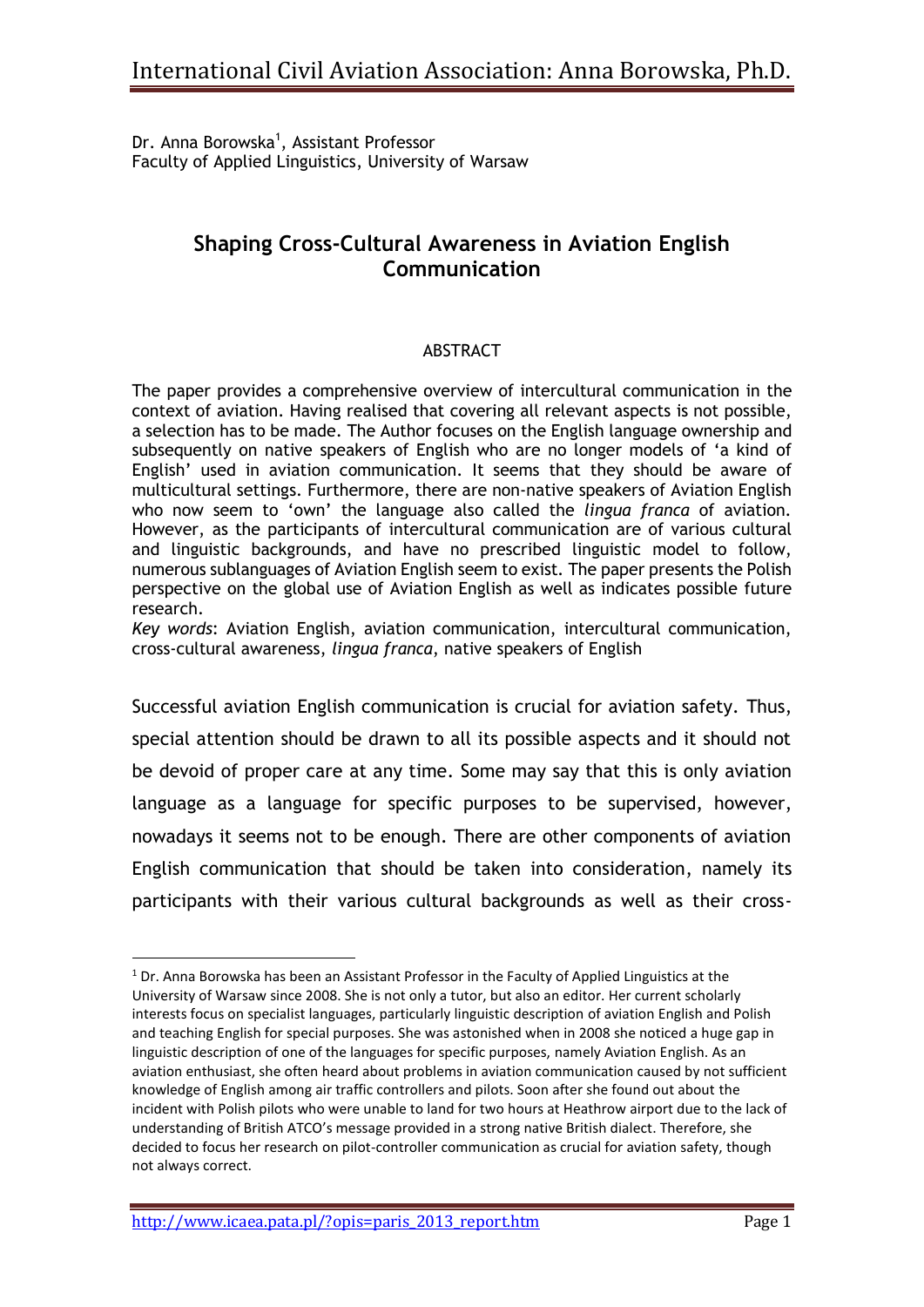cultural awareness and intercultural competence. All those elements, when present in a speech act, lead to successful communication.

Following Varner and Beamer (2005: 40) we should not forget that:

Language is culture *–* culture is language. Culture and languages are intertwined and shape each other. The two are inseparable because language is not a matter of neutral codes and grammatical rules. Each time we send messages, we also make cultural choices.

The kind of communication in question is definitely not a standard one and its characteristic features include: no access to visual cues, facial expressions or gestures, and no face to face interaction. Instead of all these comfortable elements of communication, aviation discourse must accept noise and other disturbances and enjoy only one communicative tool *–* speech. And this is only through the speech act that a speaker's culture is usually communicated in the aviation context. If the receiver of a message is not aware of this fact, the communication does not have to be successful. They can treat their conversation partner as being of the same or similar cultural background as their own and then the threat that the communication will fail due to misleading expectations of interpreting various issues may arise. As a result, we may face serious consequences in aviation safety. Therefore, as the context for the aviation environment is global, cross-cultural awareness should be, first of all, shaped and later supported.

The importance of intercultural aviation communication is thus steadily growing, and so is the role of English worldwide. Here we face not only the necessity of *linguistic competence* as an obligatory component of cross-cultural communication, but also *intercultural awareness* and *intercultural competence*. By *intercultural awareness* I understand being aware of another culture's existence in the communication process that brings with it the possibility of various interpretations and references, as well as existing linguistic habits. However, it leads automatically to *intercultural competence* which means possessing some knowledge of various cultures and their products, having a proper attitude - namely openness and tolerance towards our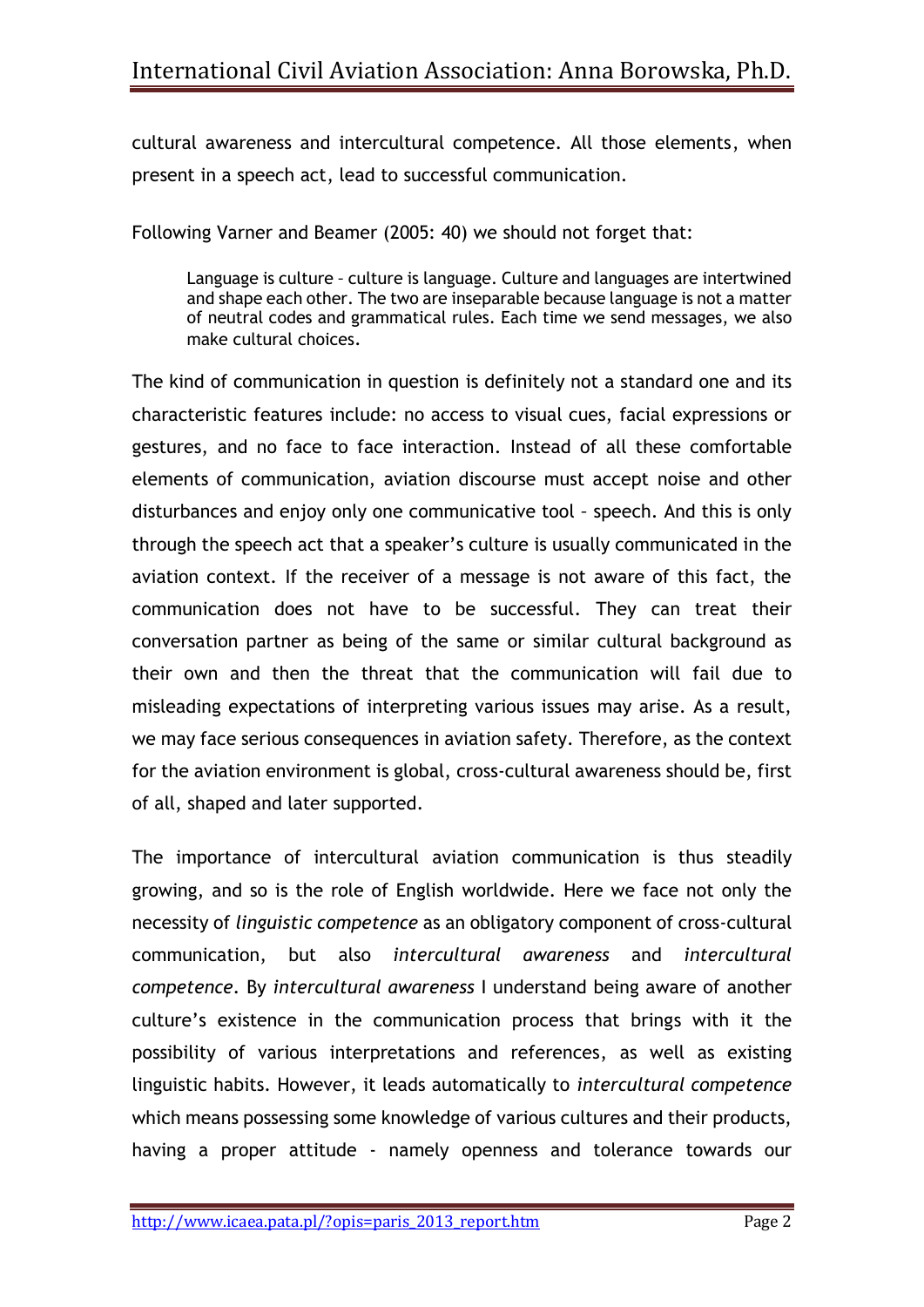conversation partner, the interpretation of other culture utterances, and finally interaction that we can call the ability to use the knowledge, attitude and interpretation together. Importantly, all of that must be present under the constraints of real-time aviation communication. On the one hand, intercultural awareness should be increased in order to interpret utterances better; on the other hand, intercultural competence as the ability to communicate effectively in cross-cultural situations and to relate appropriately in a variety of cultural contexts can be only gained through aviation communication experience (Bennett and Bennett 2004:149).

The perception of Aviation English also has to be modified as it is no longer a language that should be associated only with native users of it. By native users of English I mean those who were born with the language. It is obvious that Aviation English communication is not only between native speakers. As a matter of fact, they constitute now only a small percentage of all users of Aviation English. Actually, non-native speakers of English outnumber English native speakers by 4:1, and one may safely assume that the vast majority of interactions where English is used as a foreign language take place in the absence of native speakers. English is thus no longer owned by them, but instead shows a strong tendency towards further, more rapid de-owning (House 2010: 364). The result is an increasing degree of diversification of the English language through hybridization, acculturation and nativisation processes that we actually cannot stop. Hence, after noticing and being aware of such phenomena, it is time to react to them properly.

Although native speakers of English may still feel that English belongs to them, even when it is used by the whole world, this is only superficial thinking. As a matter of fact, by observation of the speaking habits among non-native speakers, the native speakers of English should become aware of the fact that their accents and dialects are not the only models to be followed and they should adapt to the current state of affairs. As English is a global language, it is not possible to accept only one variant of it because it does not guarantee successful communication. Actually, there is no longer standard American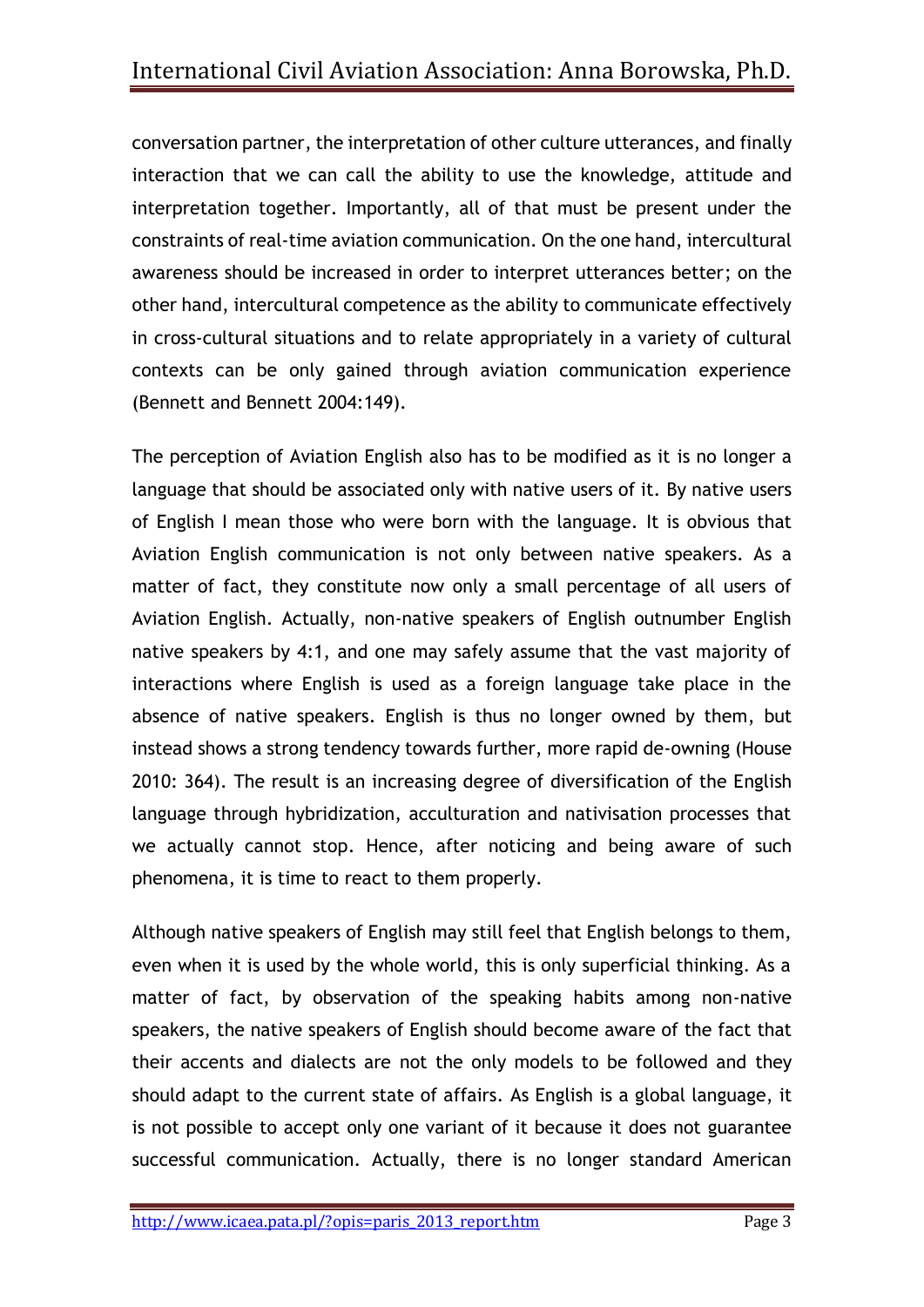English nor Received Pronunciation to be followed. Linguists say it is still American English that is in common global use, but not in the Aviation English environment where communication takes place among speakers with various cultural and linguistic backgrounds, and strong native accents of their mother tongues.

Moreover, native users of English should not concentrate on the language itself, but go deeper into the communication process and take into consideration the fact that language does not exist without culture. The one who sends a message in English, sends us a piece of his or her culture, but only expressed with the help of English words. Communication is thus expressed not through languages, but through cultures! People refer to the concepts represented by linguistic signs in their brains. This is also culture, in that it signifies how an individual thinks, acts and feels as a member of a given group.

Another important aim of intercultural communication that native speakers should take into consideration is to avoid disagreement and hostility towards those who use their native accent, and again to be tolerant of cultural differences. A non-native accent is no longer less valid than a native one, as long as it is understood. Analogically, linguistic fluency means not only the knowledge of the language, but also communicative and cultural competence. The national identity of every speaker can be safe and preserved. One may claim that as there are many cultures in the world, there are many sublanguages involved in communication process. It means that now it is not enough to follow conversational routines, but rather be aware of what utterances are culturally more appropriate and what sort of behaviour we can expect, e.g. which nationalities are more talkative, reserved etc.

In the Aviation English environment we face a growing number of international non-native – non-native English interactions that have come to be called 'lingua franca communication'. The definition of English as a *lingua franca* that best suits the aviation context can be the one presented by Firth (1996: 237): "a contact language between persons who share neither a common native tongue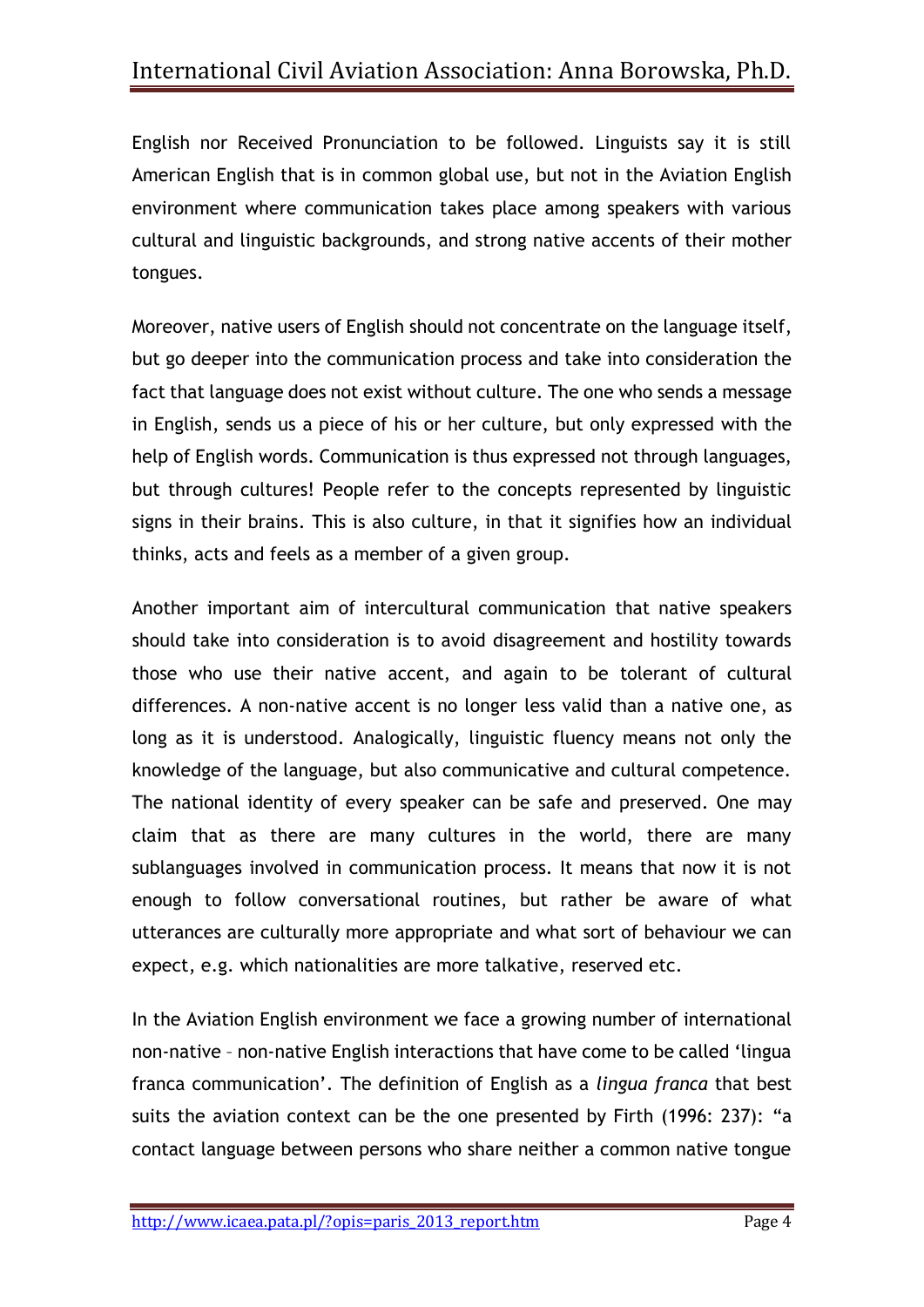nor a common national culture, and for whom English is the chosen foreign language of communication". In our context, we can only alter the past participle 'chosen' into 'imposed'. Speakers (including native speakers) taking part in a given speech act must negotiate their own *lingua franca*, their own medium that can be given substance with different national, regional, local and individual cultural identities. In this aspect, Aviation English is not only global, but also flexible and open to foreign forms. Conversation partners are supposed to choose generally accepted and often heard forms and phrases. However fixed, there is still a place for human interactive elements such as cross-cultural generalisation, e.g. making contact, establishing identity, exchanging information, or closing. In this case, intercultural competence is a must. Otherwise, smart support for global communication could be a common core of all possible cultures, but as it exists only in theory, we can observe and analyse the outcome of as many cultures as possible and then make the results of such observations public.

The problem may be illustrated by the results of observations conducted on a sample aeronautical dialogue. There were two conversation partners, one an American ATCO, the other a Polish (pilot) who used plain Aviation English as the situation required during their non-routine aeronautical discourse. First of all, the style of communication differed. The controller's messages were full of informal expressions (mainly phrasal verbs) that were mainly the source for miscommunication in the described case. The Polish interlocutor could not understand all the phrases, so he had to paraphrase the meaning. Contrary to the Polish pilot, American controller was talking a lot and seemed to ignore if he was understood or not.

Following Gudykunst (1998), we can refer here to low- and high-context communication styles connected with the directness and indirectness of interaction. High-context communication can be characterised as being indirect, avoiding saying 'no', relationship-building and understated with speakers being reserved and sensitive to listeners. Moreover, group harmony is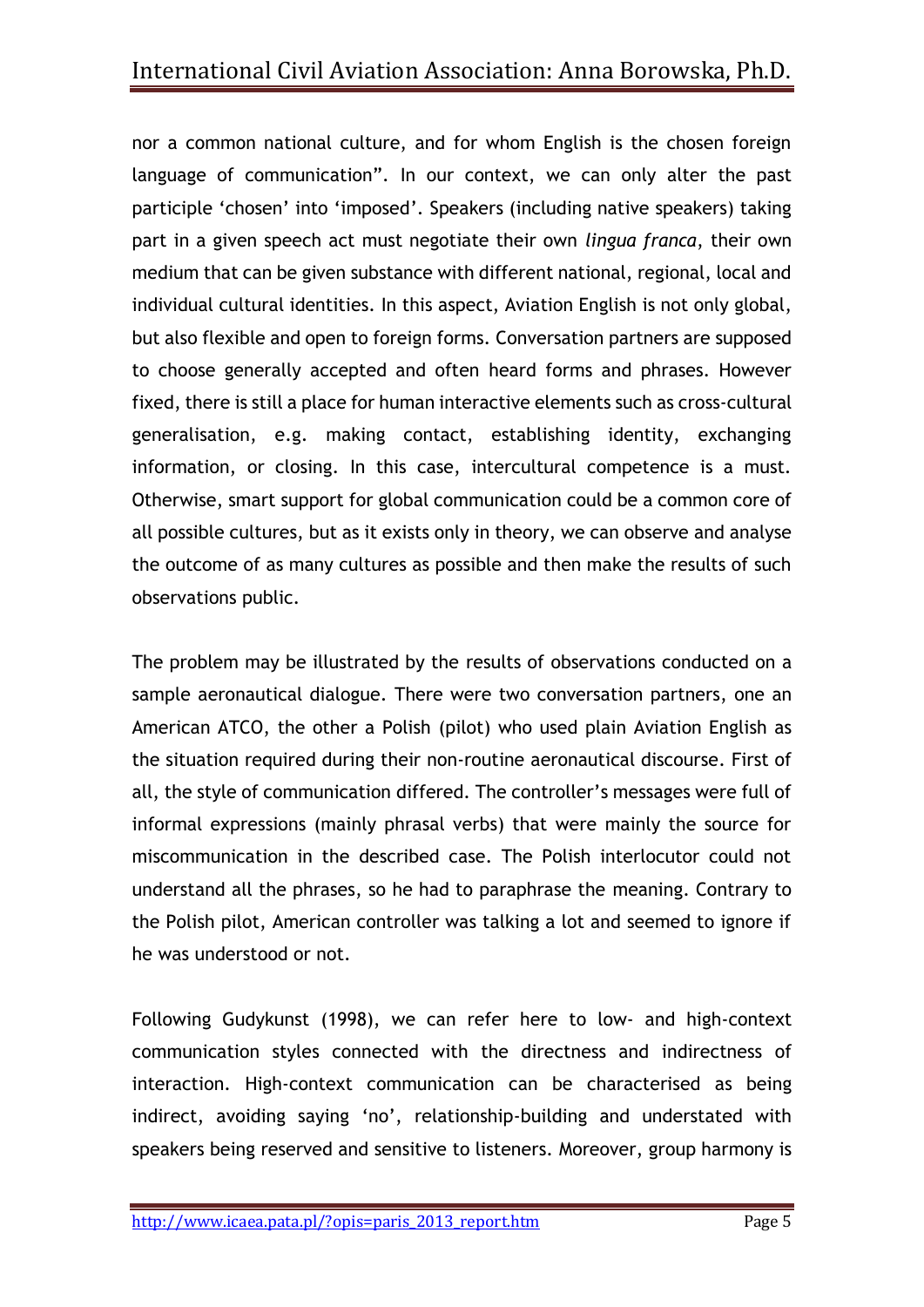more important for its users than individuals. Low-context communication, in contrast, can be characterised as being direct, verbal, explicit, open, precise and consistent with one's feelings (Gudykunst 1998: 180). Individuals seem to be more important than the group. The controller did not adapt to the nonnative communication context, nor did he notice comprehension problems though the pilot paraphrased the message. This interaction was ruled by culture-specific expectations. The controller expected his interlocutor to be linguistically competent in English. If he is not, he may have problems. Polish pilots, on the other hand, are used to the fact that Americans lead the conversation, so they adapt to the situation as they cannot change the cultural features of the communication leading interlocutor. Therefore, we can assume that in this case, the controller represents a low-context (direct) culture and the pilot, though pressed for time, used high-context messages and paraphrased the meaning.

Obviously, numerous problems may also appear when non-native speakers transfer vocabulary or grammar inappropriately from their first language. They are easily identified by native speakers and may be judged negatively as rude rather than perceived as having made an error of proficiency (Yates 2010: 288). As for grammar rules, Polish speakers of Aviation English tend to forget about many complex grammar structures, e.g. conditional sentences. However, similar types of mistakes may be accepted in intercultural communication if they do not interfere with the general comprehension of the message and do not change the meaning of the utterance.

To be aware of the cross-cultural environment, non-native speakers are supposed to learn prevailing norms and expectations in order to exist within the culture of the language they use. Nevertheless, the rule works both ways. Native users of Aviation English should resign especially from phrases such as idioms, sophisticated phrasal verbs and grammar in order to avoid potential misunderstanding.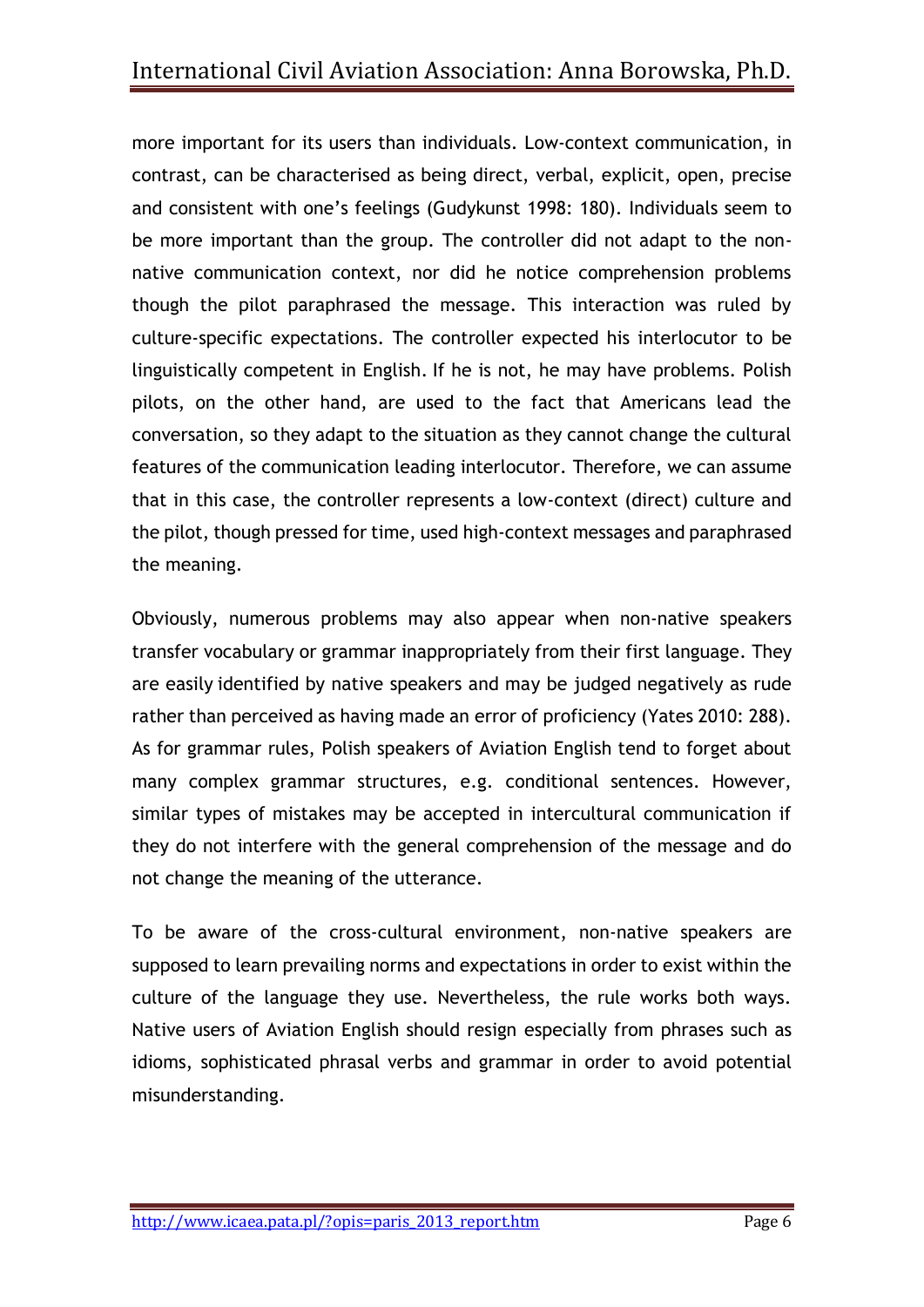The above discussion leads to the conclusion that the acceptable use of Aviation English as *lingua franca* requires a redefinition. Therefore, there is a need for research in every possible context of global aviation communication. In this context, issues of intercultural communication remain highly relevant. The norm is not the monolingual native speaker, but rather the expert multilingual user. In different societies there are different culture-specific practices and interactional norms, and the different ways of speaking prevailing in different societies are linked with, and make sense in terms of, different local cultural values, or at least, different cultural priorities as far as values are concerned (Wierzbicka 2010: 47).

In order to shape cross-cultural awareness, we need some general, clear rules to follow. As Aviation English is mainly spoken, it seems it is better to concentrate on what we can hear, so pronunciation, intonation, stress, and accent. It would be perfect if the pronunciation can imitate generally acceptable standard English, however, the possibly low degree of alien accent should be acceptable. In this context, language in use, as it is the only readily available communication tool, must head towards comfortable intelligibility. A foreign accent is thus not bad, but it must be comprehensible. In this way, speakers retain their national identity by marking their language with it. For example, Jenkins (2007) suggests that some priorities such as proper voicing of consonants and the length of vowels, lack of articles, plural for uncountable nouns, should be accepted. Such ideas may simplify the communication task for non-native speakers, yet it may still be possible for native speakers to understand the message.

Lastly, recommended further research should focus on a common core for interaction, i.e. the most common structures and acceptable pronunciation as well as observation on conversational partners' communication styles and preferences. If Aviation English speakers are aware of the multicultural elements in cross-cultural communication, it means that they have well developed strategic competence, enormous functional flexibility, and openness to foreign forms.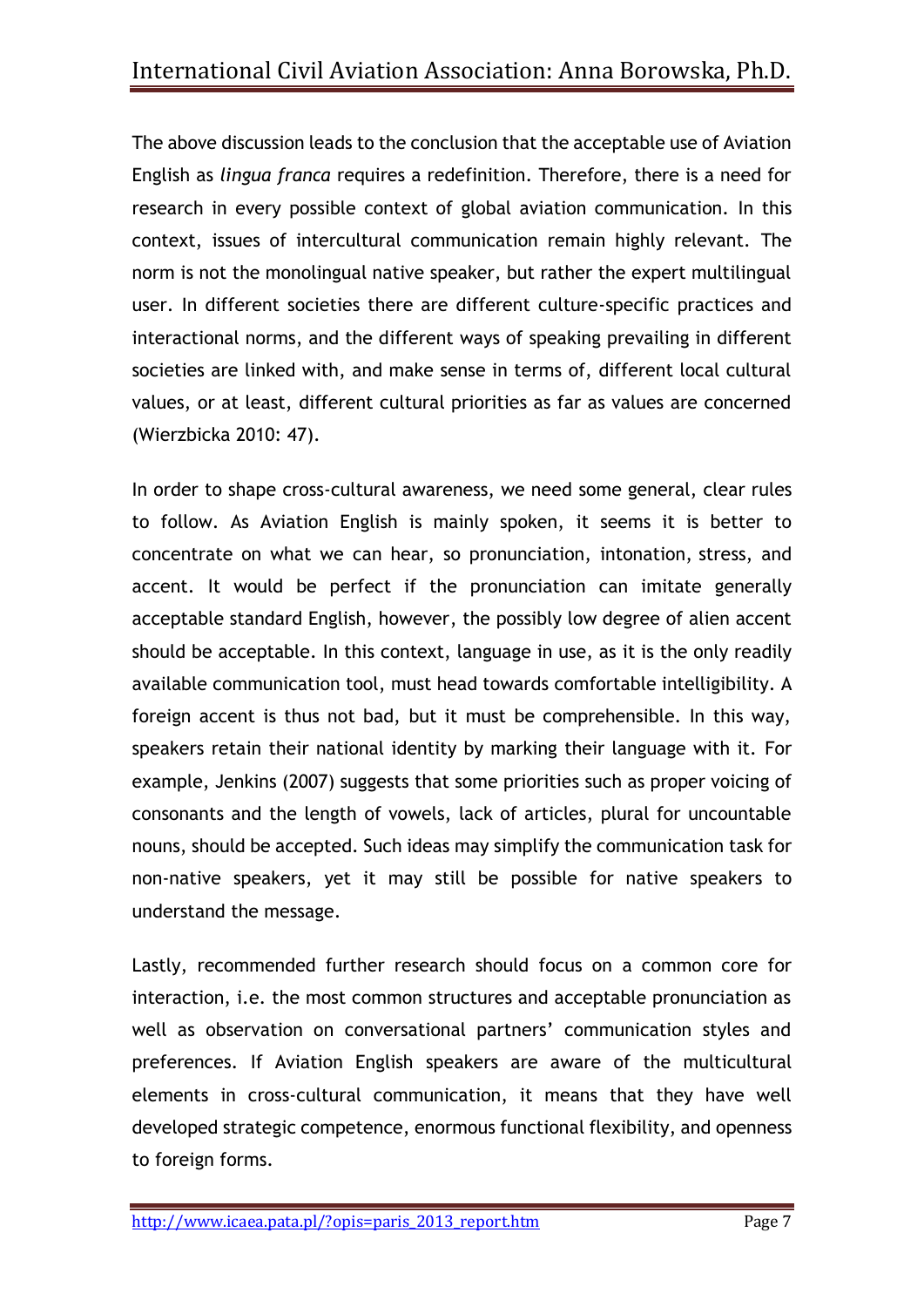The cross-cultural awareness we are to shape requires the willingness to modify existing communicative conventions, the ability to identify and accept foreign culture, a readiness to deal with communicative difficulties by using communication strategies such as seeking clarification, negotiating meaning, and being tolerant and attentive to foreign accents. All of that seems to be the easiest way to expect people to become capable of higher standards and to remove language barriers in the high risk environment.

## **References**

Bennett, J. and Bennett, M. (2004) 'Developing intercultural sensitivity: An integrative approach to global and domestic diversity'. In: Dan Landis, Janet M. Bennett and Milton J. Bennett (eds.), *Handbook of Intercultural Training,* 147- 165. Thousand Oaks: Sage.

Firth, A. (1996) 'The discursive accomplishment of normality on lingua franca English and conversation analysis'. *Journal of Pragmatics* 26: 237-260.

Gudykunst, W. (1998) *Bridging Differences. Effective Intergroup Communication.* London: Sage.

House, J. (2010) 'The Pragmatics of English as a Lingua Franca'. In: Anna Trosborg (ed.) *Pragmatics across Languages and Cultures,* 363-387. De Gruyter Mouton: Berlin/New York.

Jenkins, J. (2007) *English as a Lingua Franca: Attitude and Identity*, Oxford University Press.

Varner, I. and Beamer, L. (2005) *Intercultural Communication in the Global Workplace* (3rd edition). New York: McGraw Hill.

Wierzbicka, A. (2010) 'Cultural Scripts and Intercultural Communication'. In: Anna Trosborg (ed.) *Pragmatics across Languages and Cultures*, 43-78. De Gruyter Mouton: Berlin/New York.

Yates, L. (2010) 'Pragmatics Challenges for Second Language Learners'. In: Anna Trosborg (ed.) *Pragmatics across Languages and Cultures*, 287-308. De Gruyter Mouton: Berlin/New York.